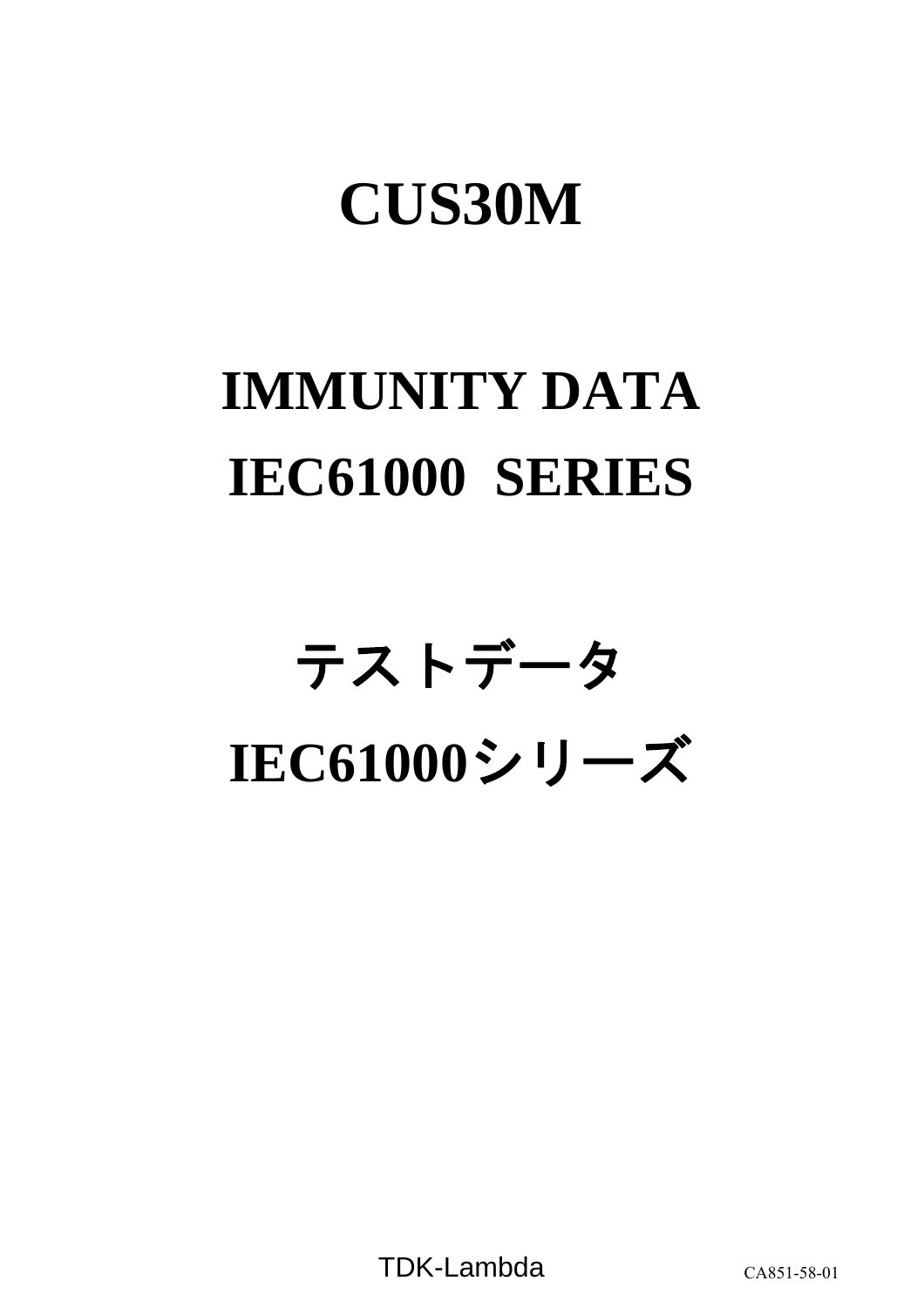### CUS30M

## **I N D E X**

|                                                                                                                                      | <b>PAGE</b> |
|--------------------------------------------------------------------------------------------------------------------------------------|-------------|
| Summary of Immunity Test Result                                                                                                      |             |
| Electrostatic Discharge Immunity Test (IEC61000-4-2)                                                                                 |             |
| Radiated Radio-Frequency Electromagnetic Field Immunity Test (IEC61000-4-3)                                                          |             |
| 4. 電気的ファーストトランジェントバーストイミュニティ試験 ······························· R-4<br>Electrical Fast Transient / Burst Immunity Test (IEC61000-4-4) |             |
| Surge Immunity Test (IEC61000-4-5)                                                                                                   |             |
| Conducted Disturbances Induced by Radio-Frequency Field Immunity Test (IEC61000-4-6)                                                 |             |
| Power Frequency Magnetic Field Immunity Test (IEC61000-4-8)                                                                          |             |
| Voltage Dips, Short Interruptions Immunity Test (IEC61000-4-11)                                                                      |             |

使用記号 Terminology Used

| FG               | $\cdots$ | フレームグラウンド | Frame GND                |
|------------------|----------|-----------|--------------------------|
| $\div$           | .        | 接地用端子     | Earth $($ $\pm$ terminal |
| L                | $\cdots$ | ライブライン    | Live line                |
| N                | .        | ニュートラルライン | Neutral line             |
| $\overline{\pi}$ | .        | 接地        | Earth                    |
| $+V$             | $\cdots$ | +出力       | $+$ Output               |
| $-V$             | $\cdots$ | - 出力      | - Output                 |

※ 当社標準測定条件における結果であり、参考値としてお考え願います。 Test results are reference data based on our standard measurement condition.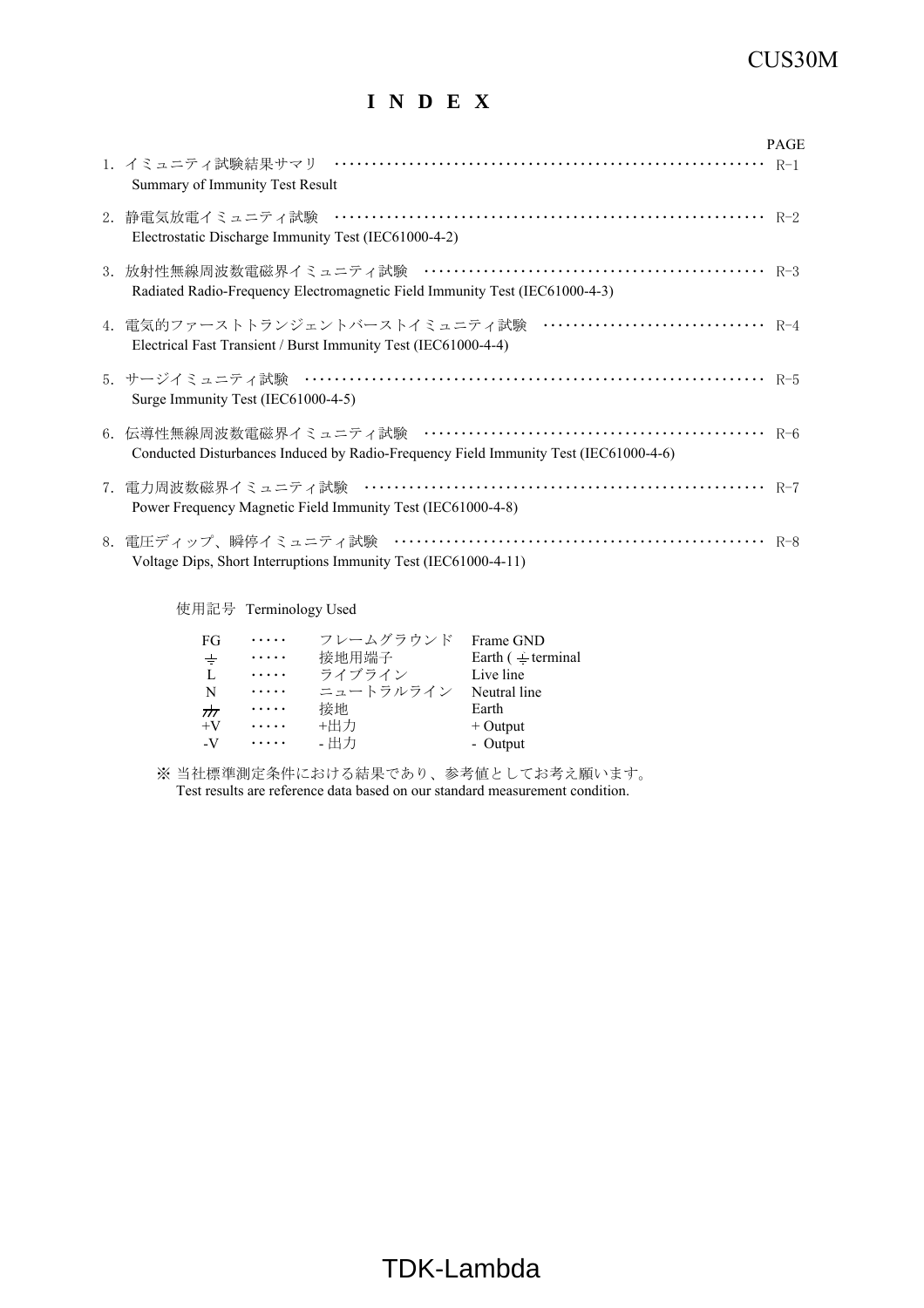## CUS30M 1.イミュニティ試験結果サマリ **Summary of Immunity Test Result**

## **MODEL** : **CUS30M** (カタログオプション含む \*1)

**(Include option models \*1)**

| 項目<br>Item                                                                                      | 規格<br>Standard | 試験レベル<br>Test level | 判定基準<br>Criteria                         | 結果<br>Result               | Page  | 備考、条件<br>Notes & Conditions                    |
|-------------------------------------------------------------------------------------------------|----------------|---------------------|------------------------------------------|----------------------------|-------|------------------------------------------------|
| 静電気放電イミュニテイ試験<br>Electrostatic Discharge Immunity Test                                          | IEC61000-4-2   | 1,2,3, (4)          | A                                        | <b>PASS</b>                | $R-2$ | レベル4:接触放電のみ<br>Level4 : Contact discharge only |
| 放射性無線周波数電磁界イミュニティ試験<br>Radiated Radio-Frequency<br>Electromagnetic Field Immunity Test          | IEC61000-4-3   | 1,2,3               | A                                        | <b>PASS</b>                | $R-3$ |                                                |
| 雷気的ファーストトランジェントハーストイミュニティ試験<br>Electrical Fast Transient / Burst Immunity Test                  | IEC61000-4-4   | 1,2,3               | A                                        | <b>PASS</b>                | $R-4$ |                                                |
| サージイミュニティ試験<br><b>Surge Immunity Test</b>                                                       | IEC61000-4-5   | 1,2,3, (4)          | A                                        | <b>PASS</b>                | $R-5$ | レベル4:コモンモードのみ<br>Level4 : Common mode only     |
| 伝導性無線周波数電磁界イミュニティ試験<br>Conducted Disturbances Induced<br>by Radio-Frequency Field Immunity Test | IEC61000-4-6   | 1,2,3               | A                                        | <b>PASS</b>                | $R-6$ |                                                |
| 電力周波数磁界代ュニティ試験<br>Power Frequency Magnetic Field Immunity Test                                  | IEC61000-4-8   | 1,2,3,4             | A                                        | <b>PASS</b>                | $R-7$ |                                                |
| 電圧ディップ バュニティ試験<br><b>Voltage Dips Immunity Test</b>                                             | IEC61000-4-11  | Class 3             | A $(200VAC~240VAC)$<br>B (100VAC~120VAC) | <b>PASS</b><br><b>PASS</b> | $R-8$ |                                                |
| 電圧瞬停イミュニティ試験<br>Short Interruptions Immunity Test                                               | IEC61000-4-11  | Class 3             | B                                        | <b>PASS</b>                | $R-8$ |                                                |

試験条件の詳細は、各テストページを参照してください。 Detail of test condition refer to each test page.

判定基準A Criteria A

- 1. 試験中、5%を超える出力電圧の変動のない事
- The regulation of output voltage must not exceed 5% of initial value during test.
- 2. 試験後の出力電圧は初期値から変動していない事 The output voltage must be within the regulation of specification after the test. 3. 発煙・発火のない事
- Smoke and fire are not allowed.

#### 判定基準B Criteria B

- 1. 入力再投入を必要とする一時的な機能低下のない事
- Must not have temporary function degradation that requires input restart.
- 2. 試験後の出力電圧は初期値から変動していない事
- The output voltage must be within the regulation of specification after the test.<br>3.  $\mathcal{H}\mathbb{H}\times\mathcal{H}\otimes\mathcal{H}\times\mathcal{H}$ 
	-

\*1 カタログオプション Option models Smoke and fire are not allowed. /A , /U , /ADJ , /M , /CO , /SF

## $TDK-Lambda$  R-1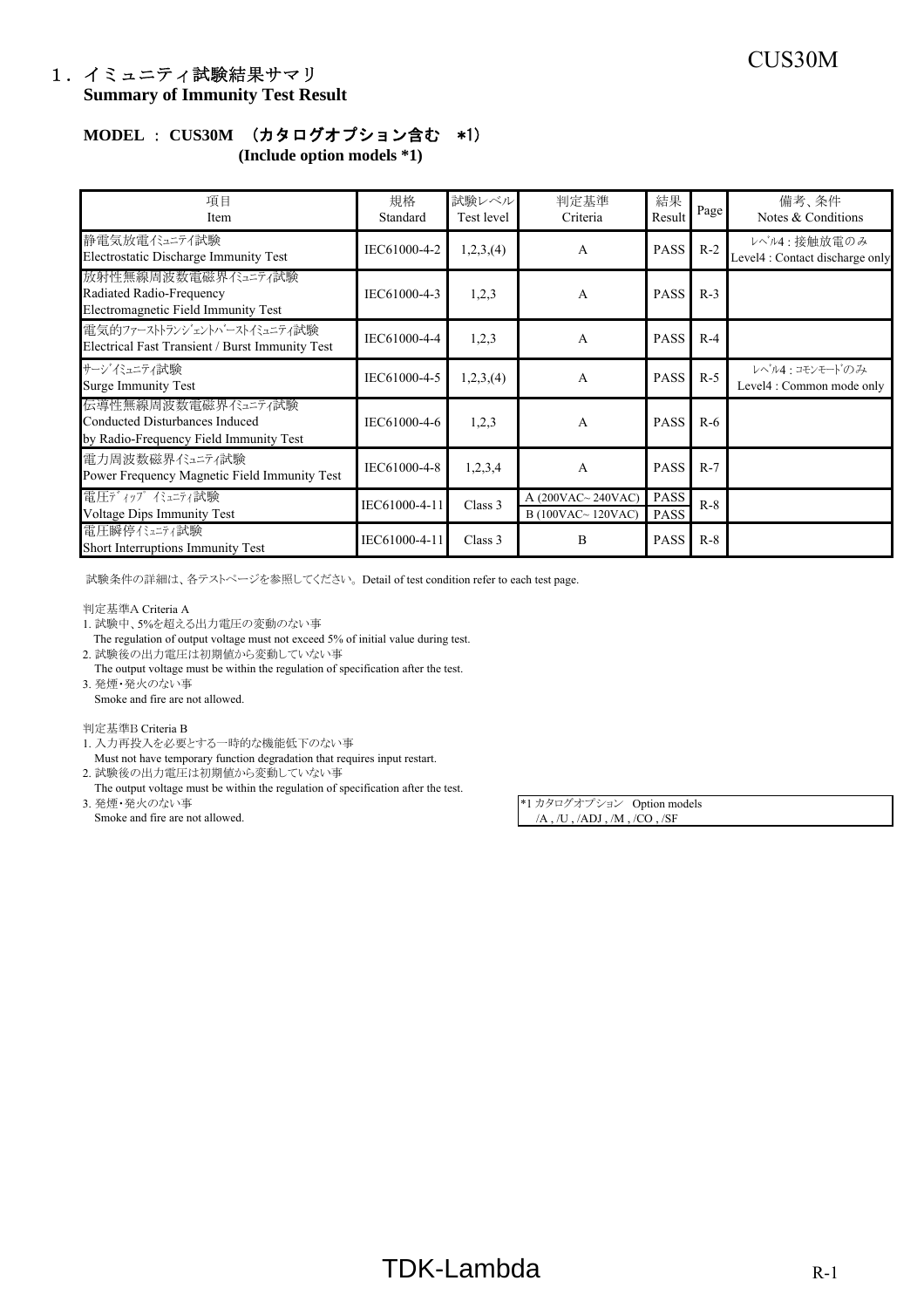#### 2.静電気放電イミュニティ試験 **Electrostatic Discharge Immunity Test (IEC61000-4-2)**

**MODEL** : **CUS30M**

#### **(1)** 使用計測器 **Equipment Used**

Ambient Temperature

| UL  | 使用計測益 Equipment Used               |                    |                     |             |
|-----|------------------------------------|--------------------|---------------------|-------------|
|     | 静電気試験機                             |                    | :NSG435 (SCHAFFNER) |             |
|     | Electro Static Discharge Simulator |                    |                     |             |
|     | 放電抵抗<br>:330 $\Omega$              |                    | 静電容量: 150pF         |             |
|     | Discharge Resistance               |                    | Capacity            |             |
| (2) | 試験条件 Test Conditions               |                    |                     |             |
|     | ・入力電圧                              | $:100, 240$ VAC    | ・出力電圧               | :定格         |
|     | Input Voltage                      |                    | Output Voltage      | Rated       |
|     | ・出力電流                              | $:0\%$ , Full load | ・極性                 | $;+, -$     |
|     | <b>Output Current</b>              |                    | Polarity            |             |
|     | ・試験回数                              | $:10 \Box$         | ・放電間隔               | :>1秒        |
|     | Number of Tests                    | 10 times           | Discharge Interval  | $>1$ second |
|     | ·周囲温度                              | :25 $\degree$ C    |                     |             |

#### **(3)** 試験方法及び印加箇所 **Test Method and Device Test Point**

| 接触放電              | : +、供試体ネジ部                                 |
|-------------------|--------------------------------------------|
| Contact Discharge | $\pm$ , Screw                              |
| 気中放電              | :入出力端子(L, N, +V, -V)                       |
| Air Discharge     | Input and Output terminal $(L, N, +V, -V)$ |
|                   |                                            |



#### **(4)** 判定条件 **Acceptable Conditions**

1. 試験中、5%を超える出力電圧の変動のない事

The regulation of output voltage must not exceed 5% of initial value during test.

2. 試験後の出力電圧は初期値から変動していない事

 The output voltage must be within the regulation of specification after the test. 3. 発煙・発火のない事

Smoke and fire are not allowed.

#### **(5)** 試験結果 **Test Result**

| Contact Discharge (kV)<br>(Level 4) | CUS30M-*    |
|-------------------------------------|-------------|
|                                     | <b>PASS</b> |
|                                     | <b>PASS</b> |
|                                     | <b>PASS</b> |
|                                     | PASS        |

| $CUS30M-*$  | Air Discharge(kV)<br>(Level 3) | $CUS30M-$ * |
|-------------|--------------------------------|-------------|
| <b>PASS</b> |                                | <b>PASS</b> |
| <b>PASS</b> |                                | <b>PASS</b> |
| <b>PASS</b> |                                | <b>PASS</b> |

## $TDK-Lambda$  R-2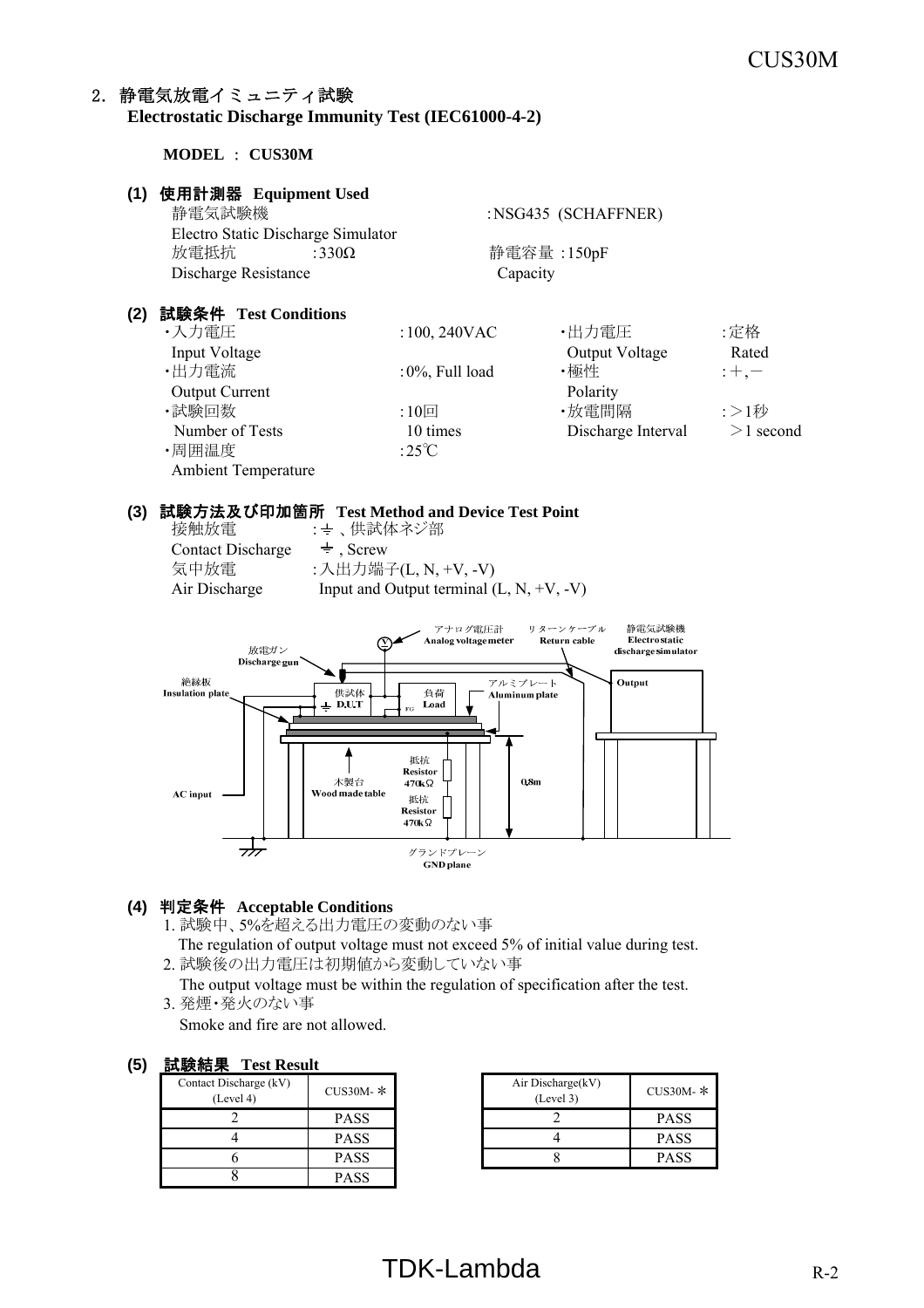$: MG3692B$  (Anritsu) : AP32 SW210 (PRANA) :AP32 MT255 (PRANA)

:VULP9118E(SCHWARZBECK)

#### 3.放射性無線周波数電磁界イミュニティ試験 **Radiated Radio-Frequency Electromagnetic Field Immunity Test (IEC61000-4-3)**

**MODEL** : **CUS30M**

#### **(1)** 使用計測器 **Equipment Used**

| シグナルジェネレータ Signal generator |                                   |
|-----------------------------|-----------------------------------|
|                             | パワーアンプシステム Power amplifier system |

電界センサ Electric field sensor :HI-6105 (ETS-Lindgren) バイログアンテナ Bilog antenna  $\cdot$  :AT4510 (AR)

#### **(2)** 試験条件 **Test Conditions**

| ・入力電圧                     | $:100, 240$ VAC                    | ・出力電圧                      | :定格                     |
|---------------------------|------------------------------------|----------------------------|-------------------------|
| <b>Input Voltage</b>      |                                    | Output Voltage Rated       |                         |
| ・出力電流                     | $:0\%$ , Full load                 | ・振幅変調                      | $:80\%$ , 1 kHz         |
| <b>Output Current</b>     |                                    | Amplitude Modulated        |                         |
| ・偏波                       | :水平、垂直                             | ・周囲温度                      | $:25^{\circ}\mathrm{C}$ |
| Wave Angle                | Horizontal and Vertical            | <b>Ambient Temperature</b> |                         |
|                           | ・スイープコンディション :1.0%ステップ、1.0秒保持      | ・距離                        | :3.0m                   |
| Sweep Condition           | $1.0\%$ step up, 1.0 seconds hold  | Distance                   |                         |
| ・試験方向                     | :上下、左右、前後                          |                            |                         |
| Test Angle                | Top/Bottom, Both Sides, Front/Back |                            |                         |
| ・電磁界周波数                   | :80MHz $\sim$ 2.7GHz               |                            |                         |
| Electromagnetic Frequency |                                    |                            |                         |

#### **(3)** 試験方法 **Test Method**





Anechoic material to reduce floor reflections

#### **(4)** 判定条件 **Acceptable Conditions**

- 1. 試験中、5%を超える出力電圧の変動のない事
- The regulation of output voltage must not exceed 5% of initial value during test. 2. 試験後の出力電圧は初期値から変動していない事
- The output voltage must be within the regulation of specification after the test. 3. 発煙・発火のない事

Smoke and fire are not allowed.

| Radiation Field Strength (V/m)<br>(Level 3) | Electromagnetic Frequency | $CUS30M-*$  |
|---------------------------------------------|---------------------------|-------------|
|                                             | 80MHz $\sim$ 2.7GHz       | <b>PASS</b> |
|                                             |                           | <b>PASS</b> |
|                                             |                           | <b>PASS</b> |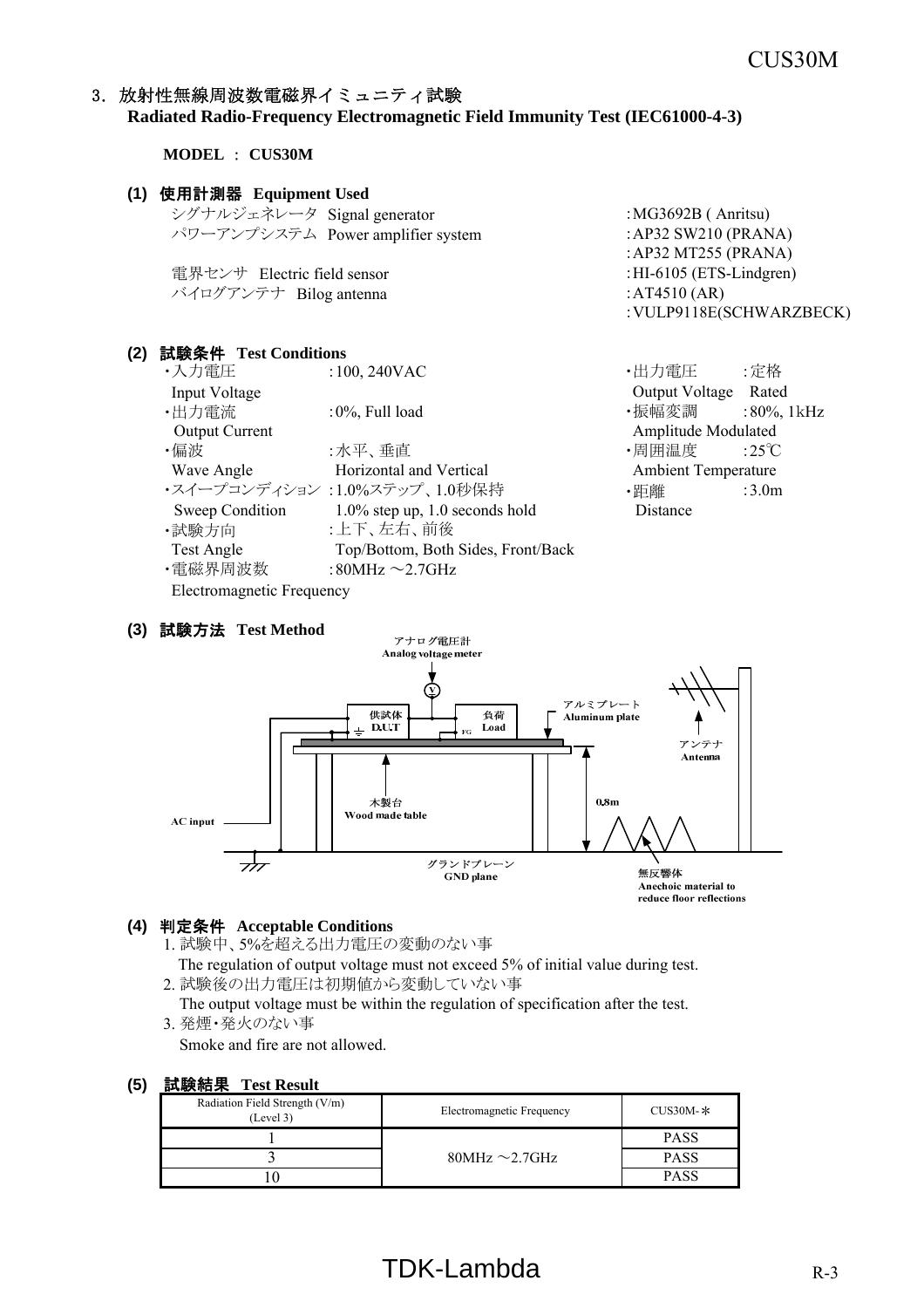#### 4. 電気的ファーストトランジェントバーストイミュニティ試験 **Electrical Fast Transient / Burst Immunity Test (IEC61000-4-4)**

**MODEL** : **CUS30M**

#### **(1)** 使用計測器 **Equipment Used**

EFT/B発生器 : FNS-100L (NOISEKEN) EFT/B Generator

#### **(2)** 試験条件 **Test Conditions**

| ・入力電圧                 | $:100,240$ VAC | ・出力電圧                      | :定格                 |
|-----------------------|----------------|----------------------------|---------------------|
| Input Voltage         |                | Output Voltage             | Rated               |
| ・出力電流                 | :0%, Full load | ・試験時間                      | :1分間                |
| <b>Output Current</b> |                | <b>Test Time</b>           | 1 minute            |
| ・極性                   | $: +, -$       | ・周囲温度                      | :25 $\mathrm{C}$    |
| Polarity              |                | <b>Ambient Temperature</b> |                     |
| ・試験回数                 | :1回            | ・パルス周波数                    | : $5kHz$ , $100kHz$ |
| Number of Tests       | 1 time         | Pulse Frequency            |                     |
| ・バースト期間               | $:15$ msec     | ・パルス個数                     | :75 <sub>pcs</sub>  |
| <b>Burst Time</b>     |                | Number of Pulse            |                     |
| ・バースト周期               | $:300$ msec    |                            |                     |
| <b>Burst Cycle</b>    |                |                            |                     |

#### **(3)** 試験方法及び印加箇所 **Test Method and Device Test Point**



#### **(4)** 判定条件 **Acceptable Conditions**

- 1. 試験中、5%を超える出力電圧の変動のない事
- The regulation of output voltage must not exceed 5% of initial value during test. 2. 試験後の出力電圧は初期値から変動していない事
- The output voltage must be within the regulation of specification after the test. 3. 発煙・発火のない事
	- Smoke and fire are not allowed.

| Test Voltage (kV)<br>(Level 3) | $CUS30M-*$  |
|--------------------------------|-------------|
| ງ 5                            | PASS        |
|                                | PASS        |
|                                | <b>PASS</b> |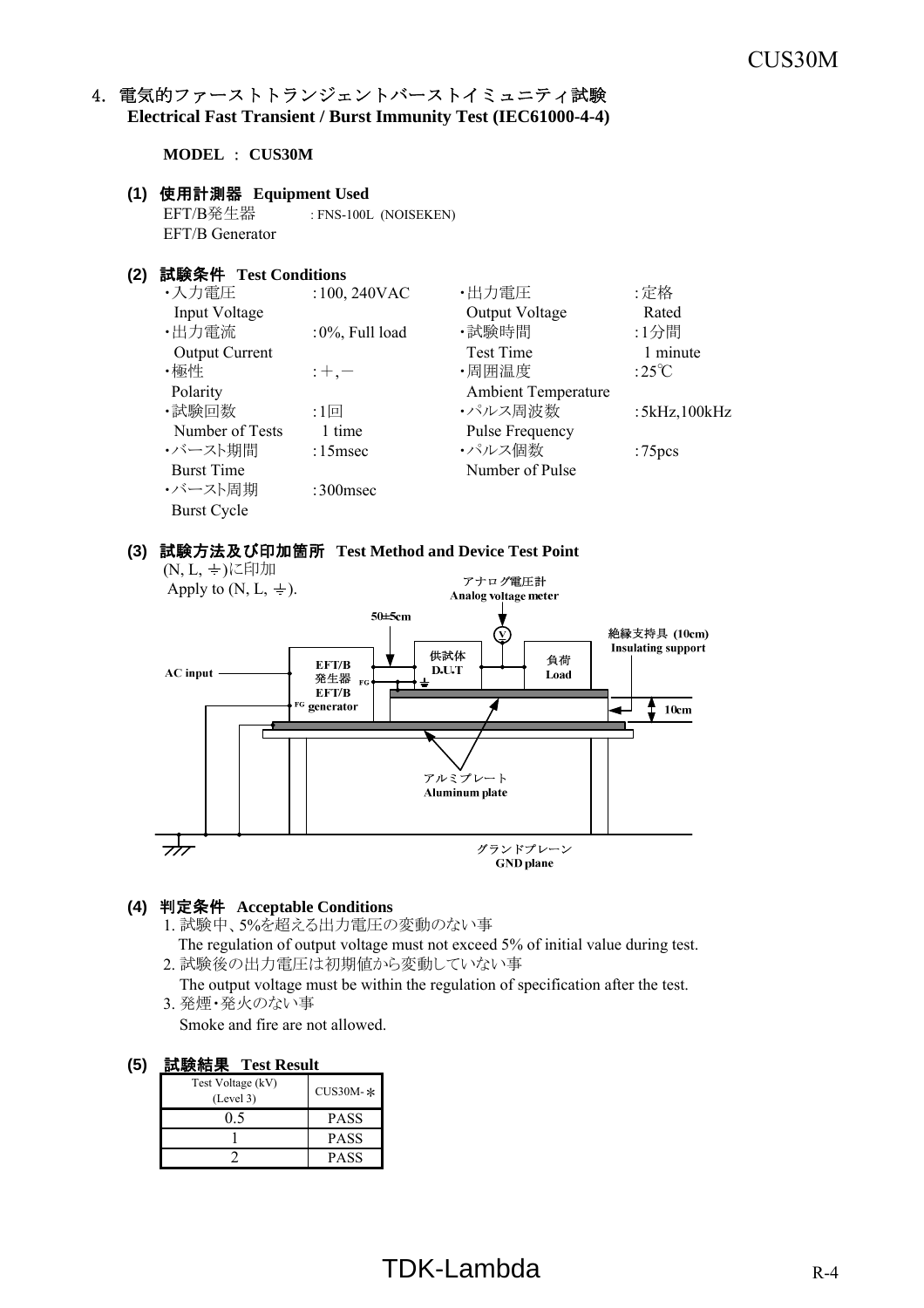#### 5.サージイミュニティ試験 **Surge Immunity Test (IEC61000-4-5)**

#### **MODEL** : **CUS30M**

| (1) | 使用計測器 Equipment Used  |                     |            |                            |                      |                   |           |
|-----|-----------------------|---------------------|------------|----------------------------|----------------------|-------------------|-----------|
|     | サージ発生器                | : $LSS-F03$         | (NOISEKEN) |                            |                      |                   |           |
|     | Surge Generator       |                     |            |                            |                      |                   |           |
|     | 結合インピーダンス :コモン        |                     | $12\Omega$ | 結合コンデンサ                    |                      | :コモン              | $9\mu$ F  |
|     | Coupling Impedance    | Common              |            |                            | Coupling Capacitance | Common            |           |
|     |                       | ノーマル                | $2\Omega$  |                            |                      | ノーマル              | $18\mu F$ |
|     |                       | Normal              |            |                            |                      | Normal            |           |
| (2) | 試験条件 Test Conditions  |                     |            |                            |                      |                   |           |
|     | ・入力電圧                 | $:100,240$ VAC      |            | ・出力電圧                      | :定格                  |                   |           |
|     | Input Voltage         |                     |            | Output Voltage             | Rated                |                   |           |
|     | ·出力電流                 | : $0\%$ , Full load |            | ・試験回数                      | $:5\Box$             |                   |           |
|     | <b>Output Current</b> |                     |            | Number of Tests            | 5 times              |                   |           |
|     | ・極性                   | $: +, -$            |            | ・モード                       | :コモン、ノーマル            |                   |           |
|     | Polarity              |                     |            | Mode                       |                      | Common and Normal |           |
|     | ・位相                   | $:0,90$ deg         |            | ·周囲温度                      | :25°C                |                   |           |
|     | Phase                 |                     |            | <b>Ambient Temperature</b> |                      |                   |           |
|     |                       |                     |            |                            |                      |                   |           |

#### **(3)** 試験方法及び印加箇所 **Test Method and Device Test Point**

コモンモード (N- +, L- +) 及びノーマルモード (N-L) に印加 Apply to Common mode ( $N-\frac{+}{2}$ ,  $L-\frac{+}{2}$ ) and Normal mode (N-L).



#### **(4)** 判定条件 **Acceptable Conditions**

- 1. 試験中、5%を超える出力電圧の変動のない事
- The regulation of output voltage must not exceed 5% of initial value during test.
- 2. 試験後の出力電圧は初期値から変動していない事

The output voltage must be within the regulation of specification after the test.

3. 発煙・発火のない事

Smoke and fire are not allowed.

#### **(5)** 試験結果 **Test Result**

| $-1.1$<br>----------- |             |  |                   |    |  |  |
|-----------------------|-------------|--|-------------------|----|--|--|
| Common(Level 4)       |             |  | Normal(Level 3)   |    |  |  |
| Test Voltage (kV)     | $CUS30M-*$  |  | Test Voltage (kV) | Cl |  |  |
|                       | <b>PASS</b> |  |                   |    |  |  |
|                       | <b>PASS</b> |  |                   |    |  |  |
|                       | PASS        |  |                   |    |  |  |
|                       | <b>PASS</b> |  |                   |    |  |  |

| $\overline{4}$ | Normal(Level 3)   |             |  |
|----------------|-------------------|-------------|--|
| CUS30M-∗       | Test Voltage (kV) | $CUS30M-*$  |  |
| <b>PASS</b>    | 05                | <b>PASS</b> |  |
| <b>PASS</b>    |                   | <b>PASS</b> |  |
| <b>PASS</b>    |                   | <b>PASS</b> |  |

## $TDK-Lambda$  R-5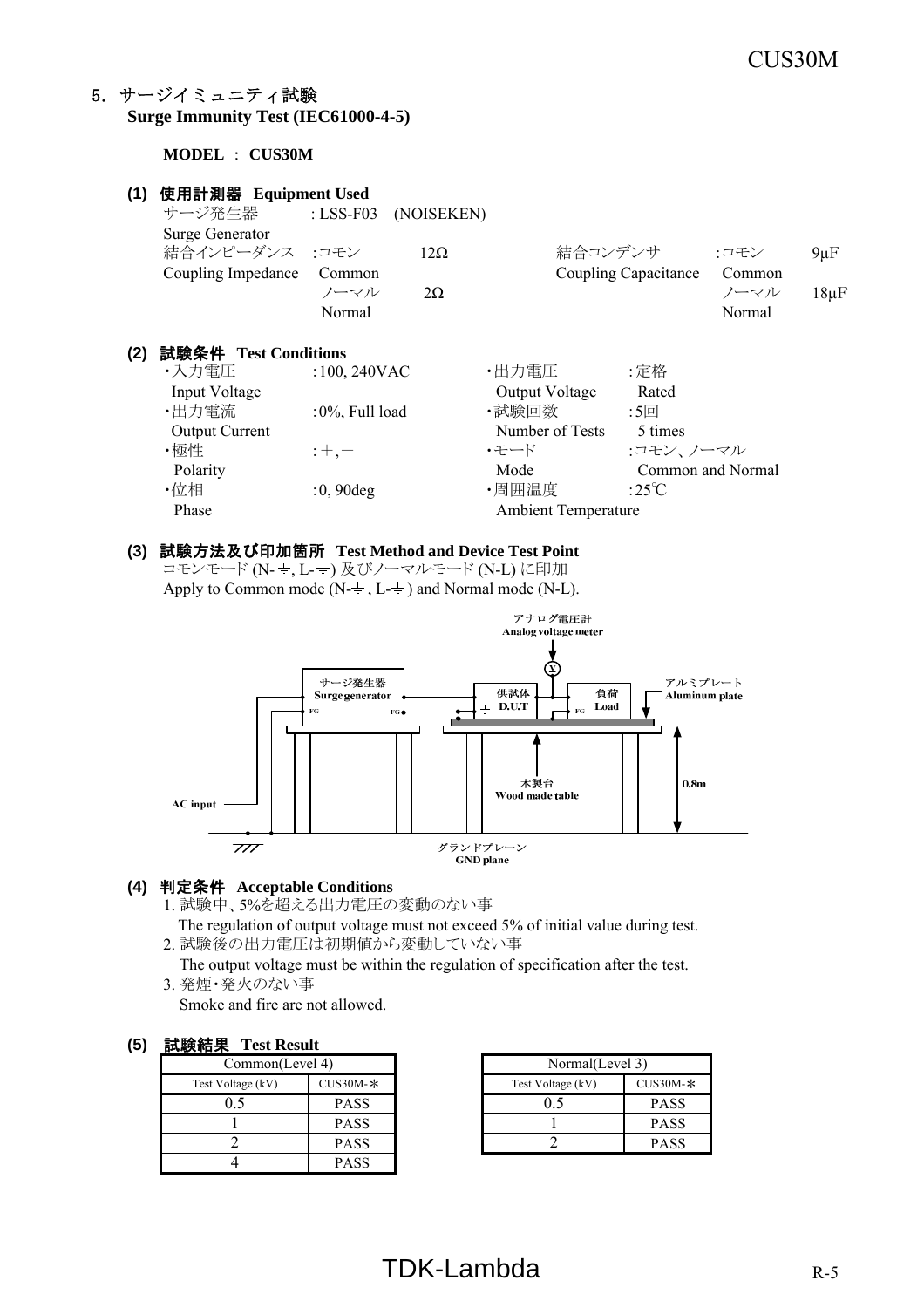#### 6. 伝導性無線周波数電磁界イミュニティ試験 **Conducted Disturbances Induced by Radio-Frequency Field Immunity Test (IEC61000-4-6)**

**MODEL** : **CUS30M**

| (1) | 使用計測器 Equipment Used<br>RF エミュレータ      |                                   |                            |                      |
|-----|----------------------------------------|-----------------------------------|----------------------------|----------------------|
|     | Compact RF Simulator<br>結合 / 減結合ネットワーク |                                   | : NSG 4070-30 (TESEQ)      |                      |
|     | Coupling-Decoupling Network            |                                   | : CDN L-801 M2/M3 (Liithi) |                      |
| (2) | 試験条件 Test Conditions                   |                                   |                            |                      |
|     | ・入力電圧                                  | $:100, 240$ VAC                   | ・出力電圧                      | :定格                  |
|     | Input Voltage                          |                                   | Output Voltage             | Rated                |
|     | ・出力電流                                  | : Full load                       | ・電磁界周波数                    | :150kHz $\sim$ 80MHz |
|     | <b>Output Current</b>                  |                                   | Electromagnetic Frequency  |                      |
|     | ·周囲温度                                  | :25 $\degree$ C                   |                            |                      |
|     | <b>Ambient Temperature</b>             |                                   |                            |                      |
|     | ・スイープ・コンディション                          | :1.0%ステップ、0.5秒保持                  |                            |                      |
|     | Sweep Condition                        | $1.0\%$ step up, 0.5 seconds hold |                            |                      |

#### **(3)** 試験方法及び印加箇所 **Test Method and Device Test Point**

(N, L, +)に印加



#### **(4)** 判定条件 **Acceptable Conditions**

- 1. 試験中、5%を超える出力電圧の変動のない事 The regulation of output voltage must not exceed 5% of initial value during test.
- 2. 試験後の出力電圧は初期値から変動していない事 The output voltage must be within the regulation of specification after the test.
- 3. 発煙・発火のない事 Smoke and fire are not allowed.

|                                | .           |  |  |  |  |
|--------------------------------|-------------|--|--|--|--|
| Voltage Level (V)<br>(Level 3) | $CUS30M-*$  |  |  |  |  |
|                                | <b>PASS</b> |  |  |  |  |
|                                | <b>PASS</b> |  |  |  |  |
|                                | <b>PASS</b> |  |  |  |  |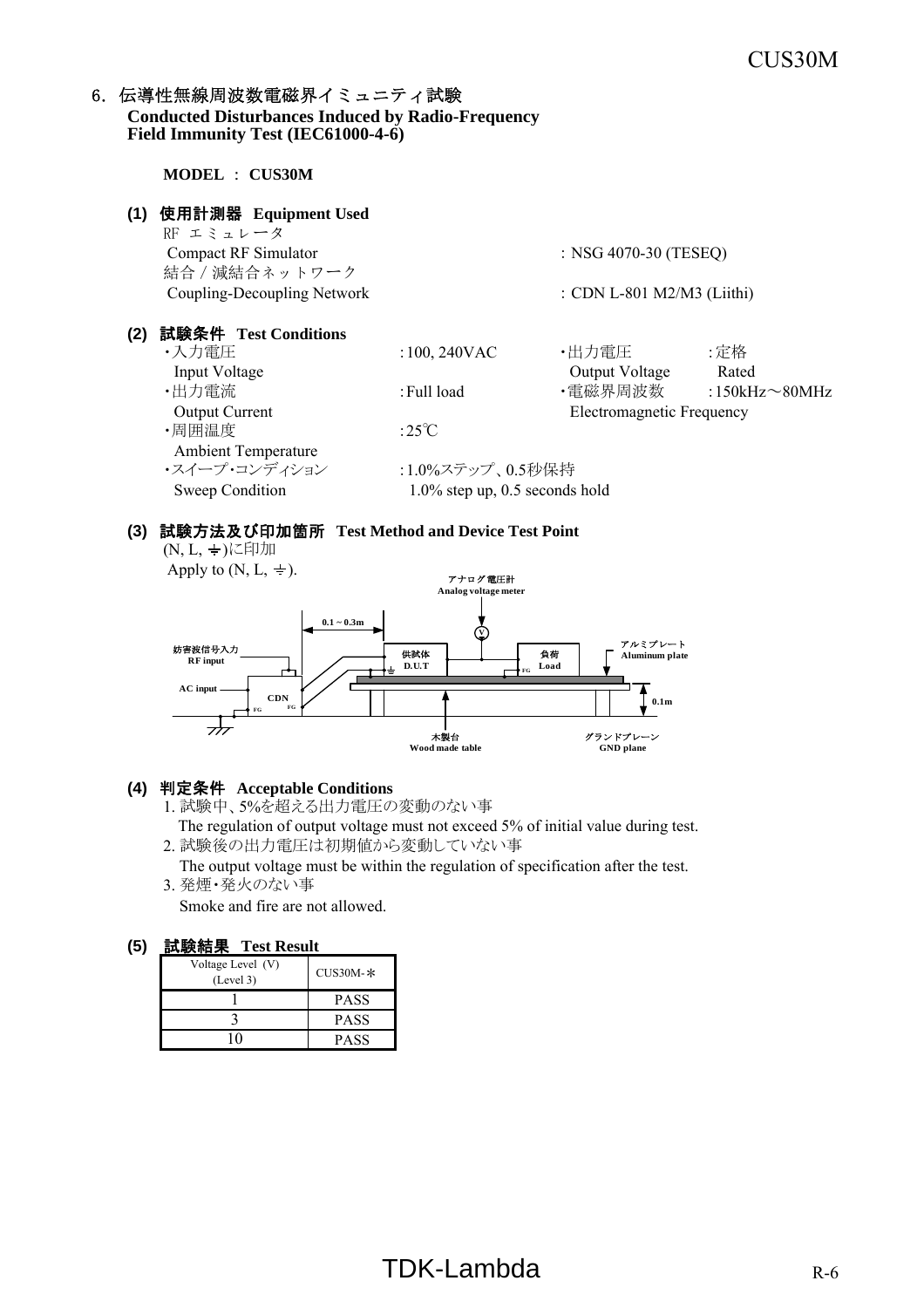#### 7.電力周波数磁界イミュニティ試験 **Power Frequency Magnetic Field Immunity Test (IEC61000-4-8)**

**MODEL** : **CUS30M**

#### **(1)** 使用計測器 **Equipment Used**

ACパワーソース : NSG 1007(SCHAFFNER) AC Power Source ヘルムホルツコイル : R-1000-4-8/9-L-1M (TESEQ) Helmholts Coil

#### **(2)** 試験条件 **Test Conditions**

| ・入力電圧                      | $:100,240$ VAC                        | ・出力電圧              | :定格      |
|----------------------------|---------------------------------------|--------------------|----------|
| Input Voltage              |                                       | Output Voltage     | Rated    |
| ・出力電流                      | : Full load                           | ·印加磁界周波数           | : $50Hz$ |
| <b>Output Current</b>      |                                       | Magnetic Frequency |          |
| ・周囲温度                      | :25 $\degree$ C                       | ·印加方向              | :X, Y, Z |
| <b>Ambient Temperature</b> |                                       | Direction          |          |
| ・試験時間                      | :10秒以上(各方向)                           |                    |          |
| Test Time                  | More than 10 seconds (each direction) |                    |          |

#### **(3)** 試験方法 **Test Method**



#### **(4)** 判定条件 **Acceptable Conditions**

- 1. 試験中、5%を超える出力電圧の変動のない事 The regulation of output voltage must not exceed 5% of initial value during test.
- 2. 試験後の出力電圧は初期値から変動していない事
- The output voltage must be within the regulation of specification after the test. 3. 発煙・発火のない事

Smoke and fire are not allowed.

| Magnetic Field Strength (A/m)<br>(Level 4) | $CUS30M-*$  |
|--------------------------------------------|-------------|
|                                            | <b>PASS</b> |
|                                            | <b>PASS</b> |
|                                            | <b>PASS</b> |
|                                            | <b>PASS</b> |